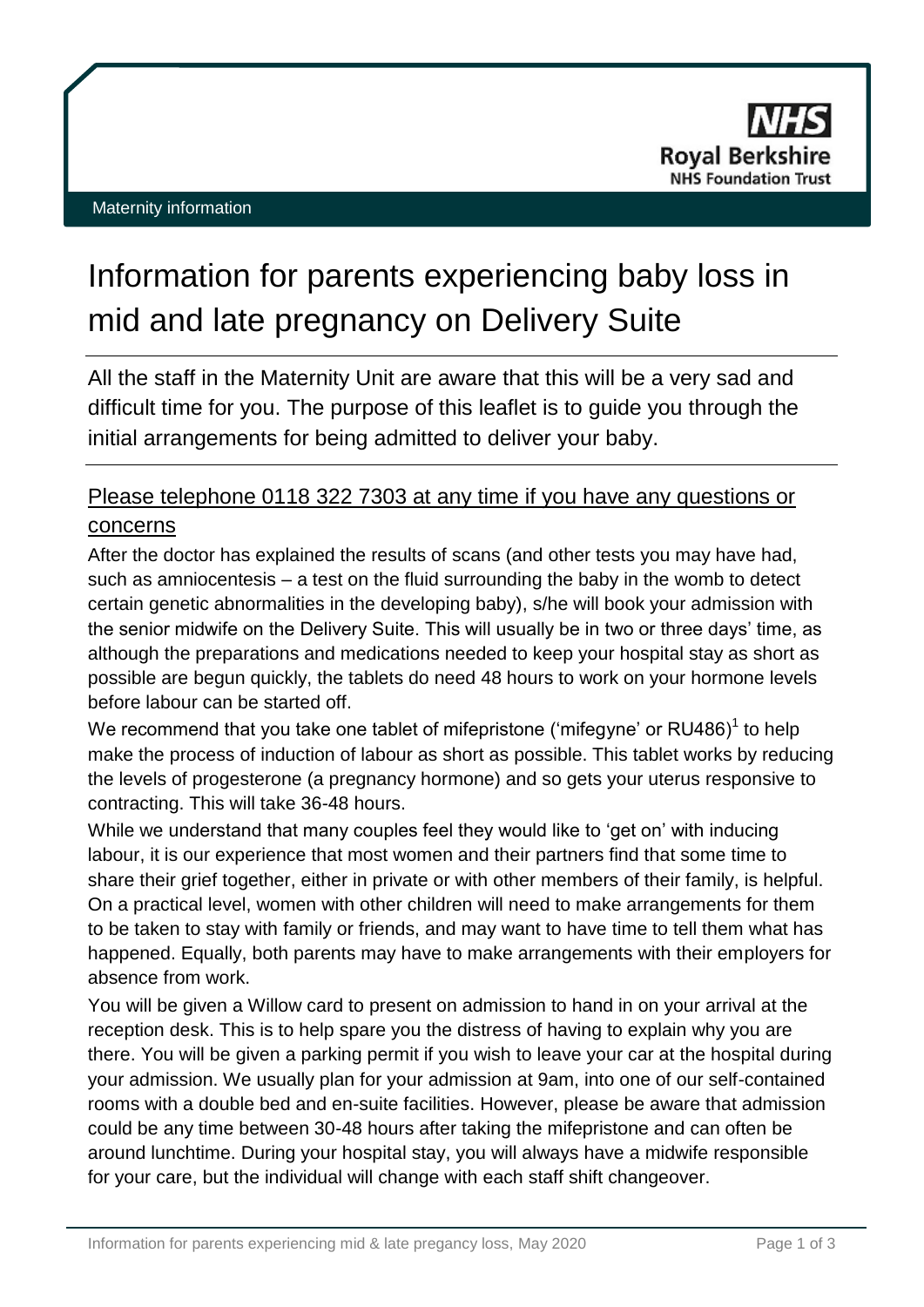Soon after your arrival, we will give you a second set of tablets - misoprostol, to induce contractions, and one dose of an antibiotic - metronidazole or 'Flagyl  $2$ ' – in suppository form, to be inserted into your bottom. You will need between three and five doses of the misoprostol tablets before your baby is born. The tablets are given every three hours, the first dose vaginally and the following doses by mouth.

Occasionally another set of misoprostol tablets are required and/or a drip into your arm, containing the hormone oxytocin to help with the contractions. When the contractions become uncomfortable you can have pain relief; usually we offer a 'PCA' which is a patient-controlled-analgesia pump. This puts you in control, but a safety lock prevents accidental over-dosage.

After delivery of your baby, the placenta also has to be delivered. It is often the case, especially between 14 and 26 weeks of pregnancy that the placenta does not come out easily or in one whole piece. If there are any concerns that the placenta is not complete or there is on-going bleeding, you may need a surgical internal examination of the uterus. This is called an ERPC and requires an anaesthetic. Your anaesthetist will discuss options with you at the time, as this may be done under a general anaesthetic (asleep) or a spinal anaesthetic (awake). You will be advised not to drive for 24 hours after the anaesthetic. You will have lots of questions to ask which are not covered in this leaflet. Whenever you think of them, make a note to ask the doctor or midwife later. We will give you information while you are in hospital about tests that we can arrange to help us understand more about why this has happened to your baby. You will be able to discuss these with an experienced doctor or bereavement midwife, and can choose to have all, some, or no tests. We also will arrange further appointments to discuss any test results.

If you wish, we can ask a hospital chaplain to visit you during your admission. We have a Bereavement Specialist Midwife, who will contact you either while you are in hospital, or soon after you go home. She will give support and guide you through this difficult time and arrange any necessary follow up appointments.

#### Things that you should bring in with you include:

- Toiletries for you and your partner.
- Sanitary towels (maternity towels).
- Comfortable clothing for day wear.
- Nightclothes.

### Things that you may want to bring include:

- A camera.
- Any clothing or items that you want to use for baby.
- A small amount of cash.
- A pen and notebook.
- Music, videos or games to help pass the time.

## Other facilities available for your use include:

- TV/VCR player.
- CD/ radio player.
- Small fridge.
- Kettle.

All meals will be provided for you and your partner during your stay. You may arrange to have takeaways delivered, or to buy snacks in the many outlets within the hospital and store them in the fridge.